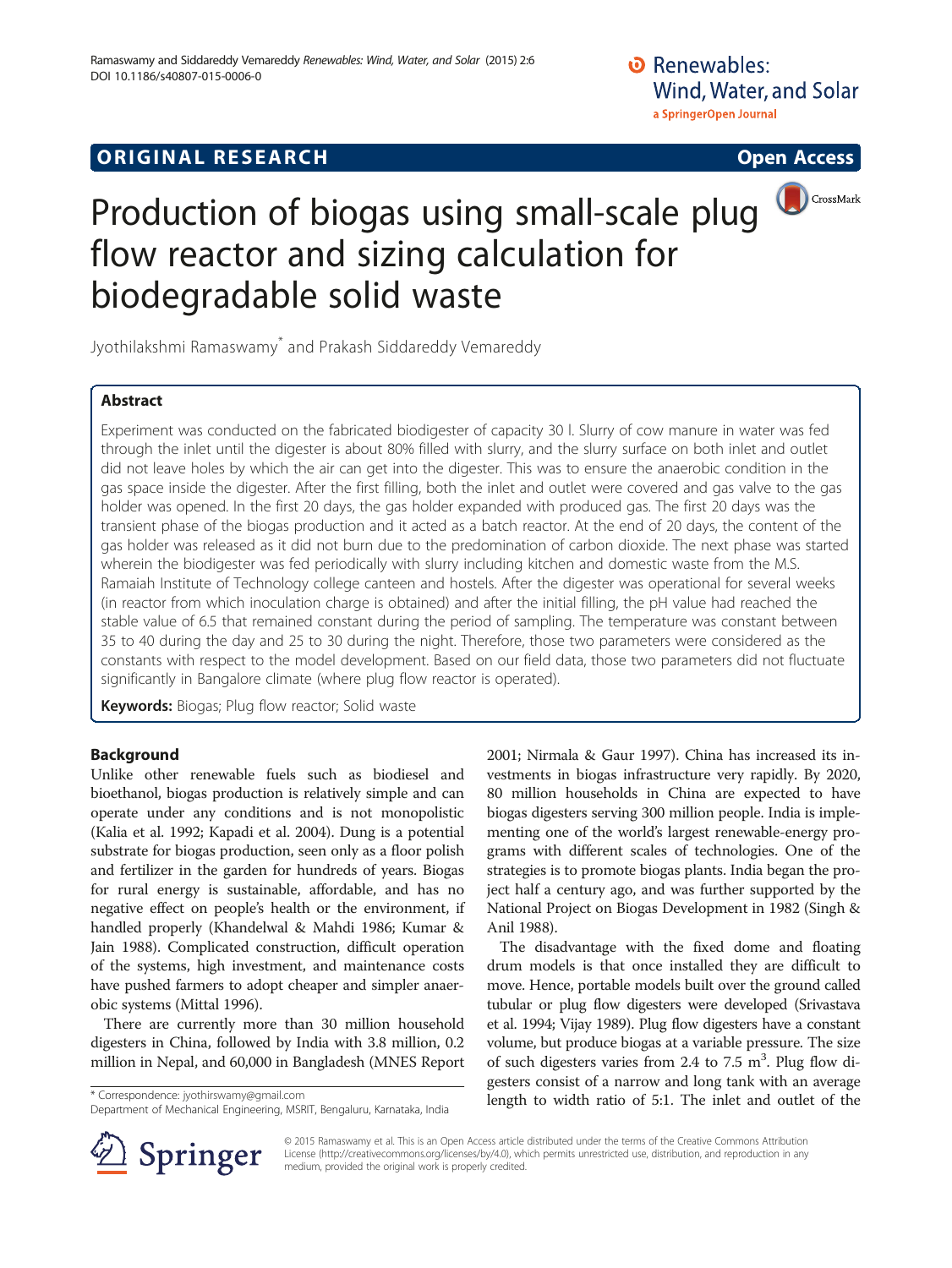<span id="page-1-0"></span>digester are located at opposite ends, kept above ground, while the remaining parts of the digester is buried in the ground in an inclined position (Vijay et al. [2004;](#page-3-0) Viresh & Javare Gowda [2002](#page-3-0)). As the fresh substrate is added from the inlet, the digestate flows toward the outlet at the other end of the tank. The inclined position makes it possible to separate acidogenesis and methanogenes in longitudinal fashion, thus producing a two-phase system. In order to avoid temperature fluctuations during the night and maintain the process temperature, a gable or shed roof is placed on top of the digester to cover it, which acts as an insulation both during day and night (Viresh Kumargoud and Venkatachalapathy [2003;](#page-3-0) Kumargoud & Tulsidas [2005;](#page-3-0) Vyas & Grewal [1983\)](#page-3-0) small scale disgestors can be fed with any kind of shredded biodegradable waste unlike cowdung in traditional digestors (Wyman [1994](#page-3-0)). The small-scale plug flow reactor designed for the production of biogas is shown in Figures 1 and 2. Figure 1 shows fabricated model, whereas Figure 2 shows the design model.

# Methods

#### Production process of biogas

A plug flow reactor mainly consists of four parts: digester (bottom part), dome (top part), inlet pipe, and gas balloon. The volume of the plant is  $1 \text{ m}^3$  and is made of fiberglass. The plant working is as follows:

The slurry which is a mixture of cow dung and water in the ratio 1:10 is fed into the digester through the inlet pipe. The inlet pipe is at an angle of 45° so that the waste is inserted into the slurry and mixed properly. In other biogas plants, much of the digested biomass feed stock is held under the metallic gas holder, and this phenomenon often reduced the gas storage levels significantly. So a PFR is designed in such a way that the solid biomass feedstock moves horizontally.



Figure 1 Fabricated model.



Once sufficient biogas is generated, the slurry is taken out completely and a new batch of waste is introduced. Hence the wastes are fed in batches or plugs and hence the name. Such plug flow digesters for floating biomass feedstock have length to width ratio 2:1.

So, as the waste is fed, it floats on top of water in the digester. This floating tendency enables efficient biogas generation.

When the digester is partially filled with the slurry, the introduction of slurry is stopped and the plant is left unused for about 15 to 30 days which is the retention period for biogas generation.

During this period, anaerobic bacteria present in the slurry decompose or ferments the biomass in the presence of water.

When cattle feed or any organic waste is mixed with water, its liquefaction occurs and acids are produced. The methanogen bacteria then act on the acids and convert them into methane and carbon dioxide.

The top part (dome) is inserted 10 cm into the water in the bottom part so that pressure equivalent to 10 cm of water is built up for the gas to be generated. Also, the gas cannot escape out and it starts moving upwards and collects in the dome.

In the top part, a partition is provided 300 mm from the top where the balloon is placed. This is the part

# Table 1 Percent of types of solids present in the feed stock

|                |     | Type of feed stock Total solids TS (%) Volatile solids VS (% of TS) |
|----------------|-----|---------------------------------------------------------------------|
| Cow dung       | 8.5 | 80                                                                  |
| Domestic waste | 1Λ  | 80                                                                  |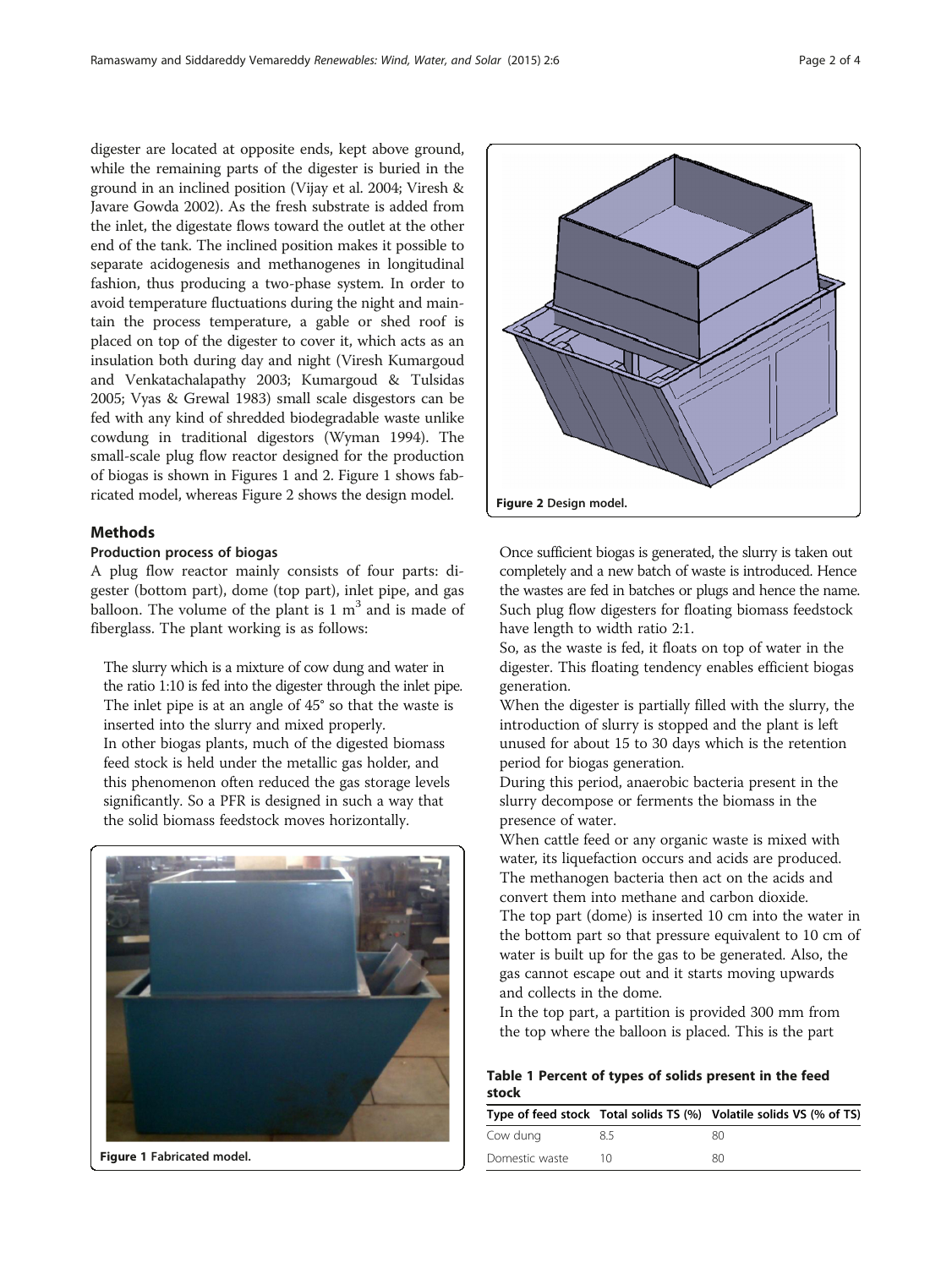Table 2 Biogas yield respective to feed stock

| Type of feed stock | Amount of slurry | Biogas yield $(m^3)$ |
|--------------------|------------------|----------------------|
| Cow dung           | 20 kg            | 0.18                 |
| Domestic waste     | 10 kg            | 017                  |

where the biogas gets collected. The balloon is made from polythene and has a capacity of 270 l.

A T-joint is provided in the top part which connects the two sides of the partition through a gas pipe. One opening of the T joint is connected to the valve which is below the partition, through a gas pipe. The other opening is connected to another valve whose outlet is left open for connecting to external appliance through which the gas can be tapped out. As the gas gets collected below the partition, the valve is opened through which biogas fills up the balloon, whereas the valve connected to external appliance is closed. A sheet with 5 to 8 kg of weight is placed on top of the balloon so that enough gas pressure is built up and to ensure smooth gas flow without any leakage.

Simultaneously, the gas can also be tapped out through the joint and can be used for cooking purposes. During this, the valve connected to external appliance is opened and the other valve is closed.

An overflow pipe is provided in the bottom part to detect any leakage.

Once sufficient gas is generated, the slurry is taken out and fresh batch of waste is introduced into the plant. The slurry can then be used as manure for the plants.

### Results and discussion

After the digester was operational for several weeks after the initial filling, the pH value had reached the stable value of 6.5 that remained constant during the period of sampling. pH of 7 is neutral, less than 7 is acidic, and more than 7 is alkaline.

Ideal pH value is 6.5 to 7.5. Anaerobic digestion requires a neutral environment (pH around 7) for optimum functioning. In the Bangalore environment (where plug flow reactor is operated), this will be maintained throughout the year as the variation in temperature is very less throughout the year. During the starting of the biogas plant, the slurry from other working biogas plants is added to the plant for inoculation, to obtain the desired PH value. The stable pH is obtained in this operating cycle of the working biogas.

The temperature was constant between 35 to 40 during the day and 25 to 30 during the night. Therefore, those two parameters were considered as the constants with respect to the model development. Based on our field data, those two parameters did not fluctuate significantly in Bangalore climate (Tables [1](#page-1-0) and 2) (Figures 3 and [4\)](#page-3-0).

#### Calculations

# Calculation (cow dung)

Step-I: finding the amount of total solid (TS) in the slurry

$$
TS = 8.5\% \text{ of slarry} = 0.085 \times 20 \text{ kg} = 1.7 \text{ kg}
$$

Step-II: finding the amount of volatile solid (VS) in the slurry

$$
VS = 0.8TS = 1.36 \text{ kg}
$$

Step III: finding the biogas yield in terms of per kg of VS The total amount of degradable material present in the VS is about 50% only.

Thus, the VS used  $= 0.5 \times 1.36 = 0.68$  kg

Now, 20 kg of slurry gives  $0.18 \text{ m}^3$  of biogas; alternately, 0.68 kg of VS gives  $0.18 \text{ m}^3$  of biogas. Therefore, 1 kg of VS will give  $0.018/0.68 = 0.264$  m<sup>3</sup> of biogas.

Thus, the biogas yield is  $0.264 \, \text{m}^3/\text{kg}$  VS from Cow dung slurry.